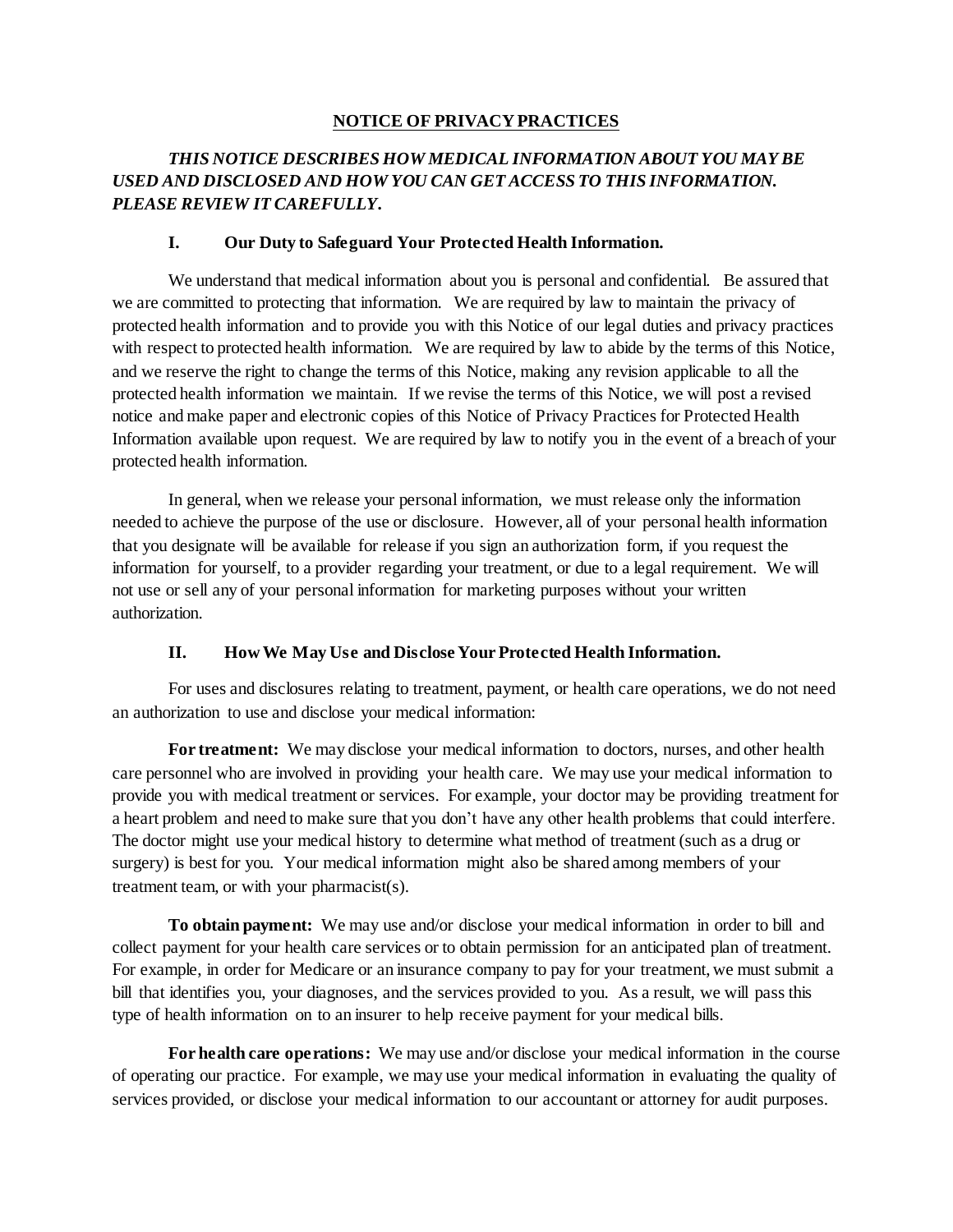In addition, unless you object, we may use your health information to send you appointment reminders or information about treatment alternatives or other health related benefits that may be of interest to you. For example, we may look at your medical record to determine the date and time of your next appointment with us, and then send you a reminder to help you remember. Or, we may look at your medical information and decide that another treatment or a new service we offer may interest you.

We may also use and/or disclose your medical information in accordance with federal and state laws for the following purposes:

- We may disclose your medical information to law enforcement or other specialized government functions in response to a court order, subpoena, warrant, summons, or similar process.
- We may disclose medical information when a law requires that we report information about suspected abuse, neglect or domestic violence, or relating to suspected criminal activity, or in response to a court order. We must also disclose medical information to authorities who monitor compliance with these privacy requirements.
- We may disclose medical information when we are required to collect information about disease or injury, or to report vital statistics to the public health authority. We may also disclose medical information to the protection and advocacy agency, or another agency responsible for monitoring the health care system for such purposes as reporting or investigation of unusual incidents.
- We may disclose medical information relating to an individual's death to coroners, medical examiners or funeral directors, and to organ procurement organizations relating to organ, eye, or tissue donations or transplants.
- In certain circumstances, we may disclose medical information to assist medical/psychiatric research.
- In order to avoid a serious threat to health or safety, we may disclose medical information to law enforcement or other persons who can reasonably prevent or lessen the threat of harm, or to help with the coordination of disaster relief efforts.
- If people such as family members, relatives, or close personal friends are involved in your care or helping you pay your medical bills, we may release important health information about your location, general condition, or death.
- We may disclose your medical information as authorized by law relating to worker's compensation or similar programs.
- We may disclose your medical information in the course of certain judicial or administrative proceedings.

Other uses and disclosures of your medical information not covered by this notice (such as for marketing purposes) or the laws that apply to us will be made only with your written authorization. If you provide permission to use or disclose medical information about you, you may revoke that permission, in writing, at any time. You understand that we unable to take back any disclosures we have already made with your permission, and that we are required to retain our records of the care that we provided you.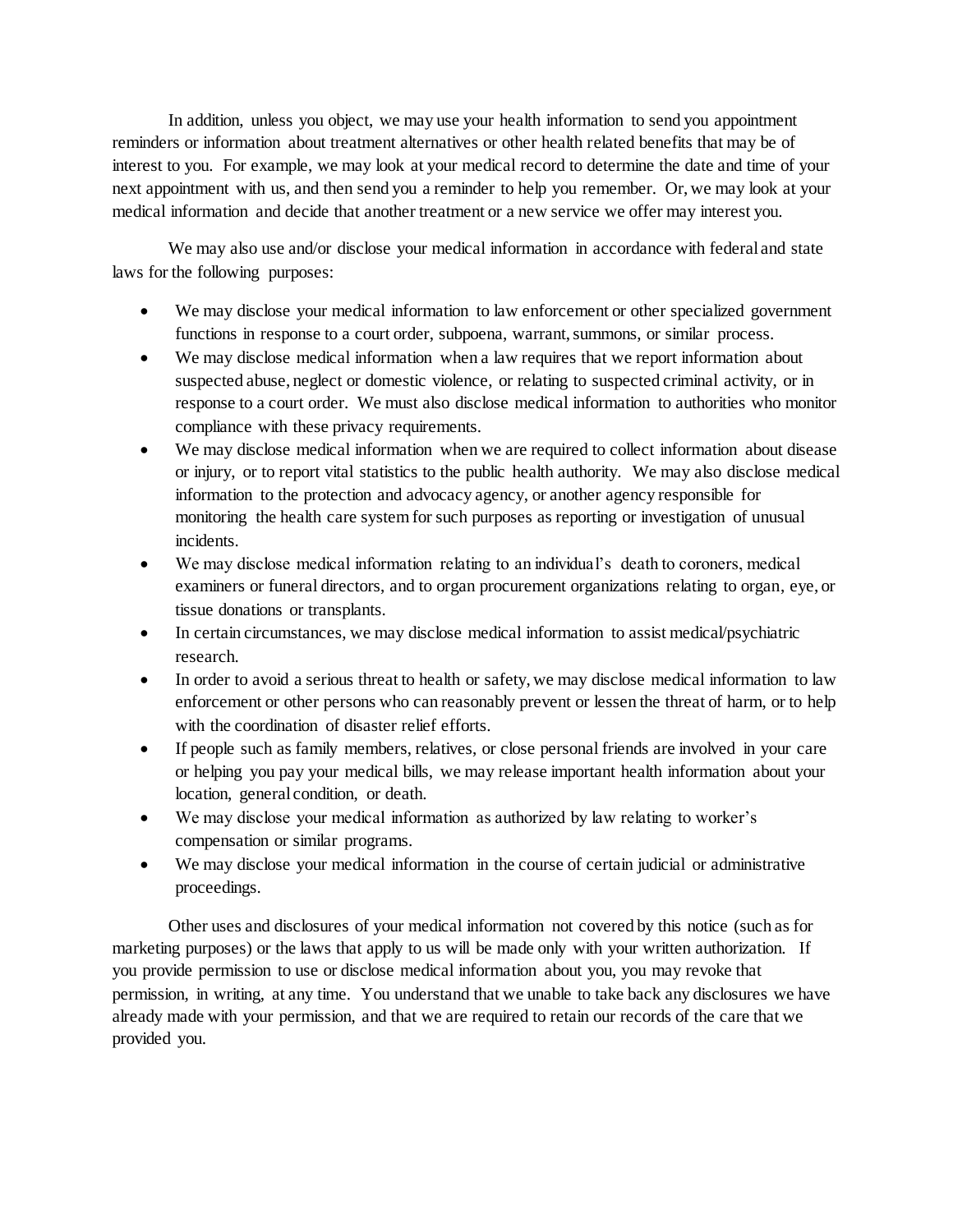### **III. Your Rights Regarding Your Medical Information.**

You have several rights with regard to your health information. If you wish to exercise any of these rights, please contact our Medical Records Department in our office. Specifically, you have the following rights:

- You have the right to ask that we limit how we use or disclose your medical information. For example, for services you request no insurance claim be filed and for which you pay privately, you have the right to restrict disclosures for these services for which you paid out of pocket. You have the right to ask that we send you information at an alternative address or by alternative means. We will consider your request, but are not legally bound to agree to the restriction. We will agree to your request as long as it is reasonably easy for us to do so. To request confidential communications, you must make your request in writing to the Assistant Office Manager. We will not ask you the reason for your request. Your request must specify how or where you wish to be contacted. You have the right to opt out of communications for fundraising purposes.
- With a few exceptions (such as psychotherapy notes or information gathered for judicial proceedings), you have a right to inspect and copy your protected health information if you put your request in writing. If we deny your access, we will give you written reasons for the denial and explain any right to have the denial reviewed. We may charge you a reasonable fee if you want a copy of your health information. You have a right to choose what portions of your information you want copied and to have prior information on the cost of copying. Consent is required prior to use or disclosure of an individual's psychotherapy notes or the use of the individuals PHI for marketing purposes.
- If you believe that there is a mistake or missing information in our record of your medical information you may request that we correct or add to the record. Your request must be in writing and give you a reason as to why your health information should be changed. Any denial will state the reasons for denial and explain your rights to have the request and denial, along with any statement in response that you provide, appended to your medical information. If we approve the request for amendment, we will amend the medical information and so inform you.
- In some limited circumstances, you have the right to ask for a list of the disclosures of your health information we have made during the previous six years. The list will not include disclosures made to you; for purposes of treatment, payment or healthcare operations, for which you signed an authorization or for other reasons for which we are not required to keep a record of disclosures. There will be no charge for up to one such list each year. There may be a charge for more frequent requests.
- You have a right to receive a paper copy of this Notice and/or an electronic copy from our Web site. If you have received an electronic copy, we will provide you with a paper copy of the Notice upon request.